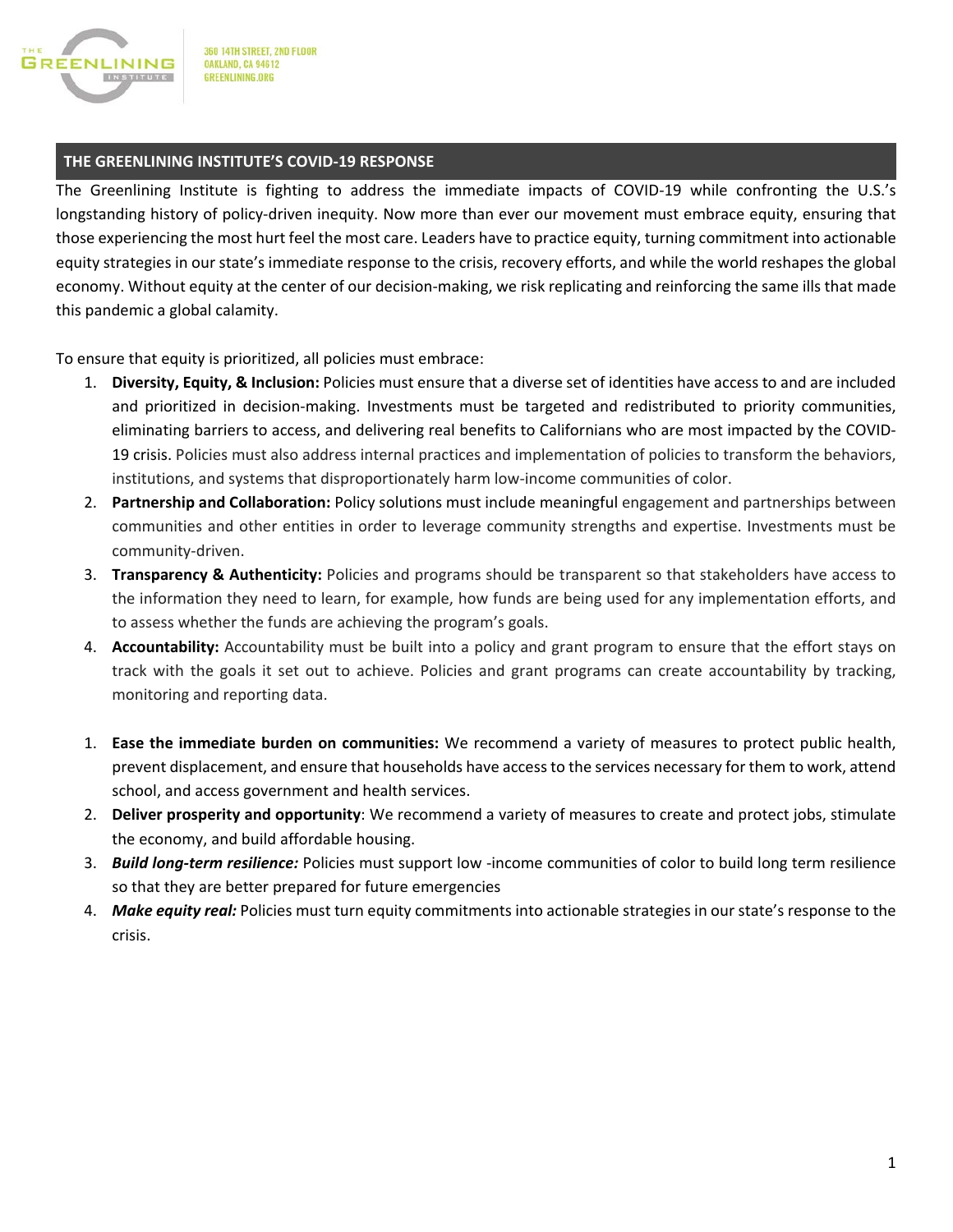

### **1. EASE THE IMMEDIATE BURDEN ON COMMUNITIES**

*Policy Category Request*

- *Health Provide access to full-scope Medi-Cal for elders (65+), regardless of immigration status:* California should enact the Health4Elders proposal to provide full-scope Medi-Cal to an estimated 27,000 lowincome undocumented elders aged 65 and older by removing immigration status as an eligibility exclusion. As part of the Health4All Coalition, we stand with the California Immigrant Policy Center and partners to urge the legislature to act immediately to remove the immigration status eligibility exclusion to full-scope Medi-Cal for undocumented elders as soon as possible to prevent harm during this pandemic.
- *Health Prioritize emergency funding & resources for primary care clinics & community health centers:* As health systems become overburdened with COVID-19 case loads, the state must support licensed community clinics and health centers, which provide essential health services to underserved communities and low-income neighborhoods regardless of a family's ability to pay for care. Local clinics and community health centers are California's health care safety net for many neighborhoods that lack access to critically needed services, and they provide essential care for California's ethnically diverse neighborhoods, women, and children. While full service hospitals and larger health systems are also important, these local clinics get by with minimal support and urgently need assistance to respond during this emergency.
- *Health Expand access to free telehealth:* Telehealth services are critical during shelter-in-place to give families access to health screenings and to reduce the burden of in-person patient visits. The legislature should waive telehealth medical fees and copays during this time to encourage more Californians to seek preventative screening and consultation and stop the spread of COVID-19.
- *Health Provide oversight on cost containment & excessive hospital billing:* In an emergency, a patient may unknowingly be taken to a hospital that is outside of their medical network and get stuck with a huge bill not covered by insurance. AB 1611 (Chiu) would provide oversight and require that out-ofnetwork emergency care services be offered at the same cost as a patient's in-network provider at the time of billing. We stand with Health Access and partners to urge the legislature to pass this urgently-needed bill and the governor to sign it into law. We must ensure that low income California families who are already negatively impacted by this financial crisis are not also burdened with excessive medical fees and debt.
- *Health Collect and report detailed COVID-19 demographic data:* Research shows that the spread of COVID-19 is disproportionately impacting communities of color throughout the nation, both in frequency and severity, with especially elevated rates of illness and death in Black and Latinx communities. The disparate exposure is due to a number of systemic issues including lack of healthcare access, implicit bias of healthcare providers, and greater likelihood of exposure to the virus due to living conditions, unemployment, or "essential worker" status. As hospitals and medical centers respond to treat patients they must have resources and capacity for collecting data on important demographic indicators (e.g, race, ethnicity, gender identity, age, zip code, and socioeconomic status) and reporting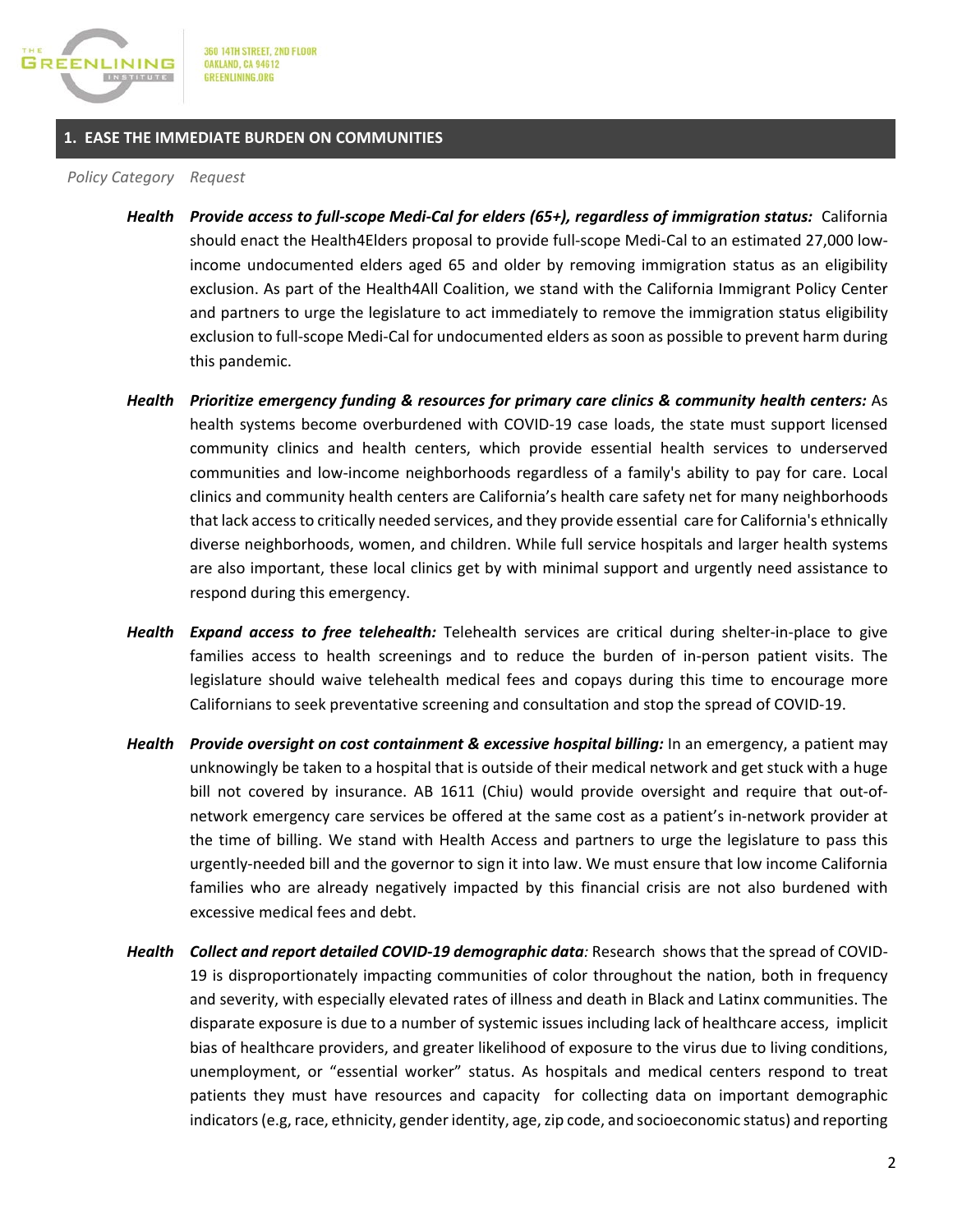

them to the [State Department of Public Health](https://www.cdph.ca.gov/Programs/CID/DCDC/Pages/Immunization/ncov2019.aspx) for transparency. Data transparency is an important accountability measure that will help ensure resources, support, and relief get prioritized to the communities most disproportionately affected by the pandemic as a result of systematic and historical burdens.

*Health Support screening and referrals for domestic & intimate partner violence*: The compounding impacts of rising unemployment, stress, and trauma from COVID-19 are contributing to an alarming increase in reported domestic violence incidents. While this impacts everyone, low income and unemployed women, LGBTQ people, and gender expressive individuals in particular can be more prone to experiencing this kind of abuse. As hospitals and medical centers intake patients, they must prioritize screening for domestic and intimate partner violence and need adequate state and funding to connect patients with essential counseling, therapy, and support services.

## *Transportation Ensure affordable, reliable transit and clean transportation:*

- 1. Immediate fare-free services: In this crisis, requiring transit operators to take fares from riders represents a danger to both transit operators and passengers, all of whom need to practice social distancing. Right now, the Alameda-Contra Costa Transit District and Santa Clara Valley Transit Agency have both waived fares for services. Other agencies need incentives to do this, and emergency funding for transit (discussed further below) will be critical.
- 2. Permanent free transit passes for vulnerable riders and essential workers: In the long run, California should formally establish fare-free transit passess for youth, college students, and seniors using the funding sources listed below, and should explore doing likewise for essential workers. This approach represents a critical part of the recovery package that will help vulnerable populations get back to school, jobs, and to health care.

The emergency transit funding currently allocated by the federal government will not be sufficient, and the state of California must provide additional support both for short-term emergency relief and for our long-term recovery efforts. Potential sources of funding to pursue this and other transit operations priorities include:

- a. Pass emergency legislation that temporarily moves all funds from the Transit and Intercity Rail and Capital Program, a competitive grant program for large capital projects, to the Low Carbon Transit Operations Program, state funding that is distributed to nearly every California transit agency. California must shift funding from expanding new transit stations to instead prioritizing immediate, essential bus and rail operations.
- b. Redirect all legally-moveable funds (minus bicycle and pedestrian projects) from the State Transportation Improvement Program, and a minimum of 30 percent of the Trade Corridor Enhancement and Solutions for Congested Corridors programs, to transit operations. This transfer would provide \$180 million to keep transit running, while maintaining funding to improve biking and walking infrastructure -- which is critical to keep our population healthy and well-connected to transit.

*Utilities Expand access to the telecommunications and energy safety net:* The COVID-19 crisis has left many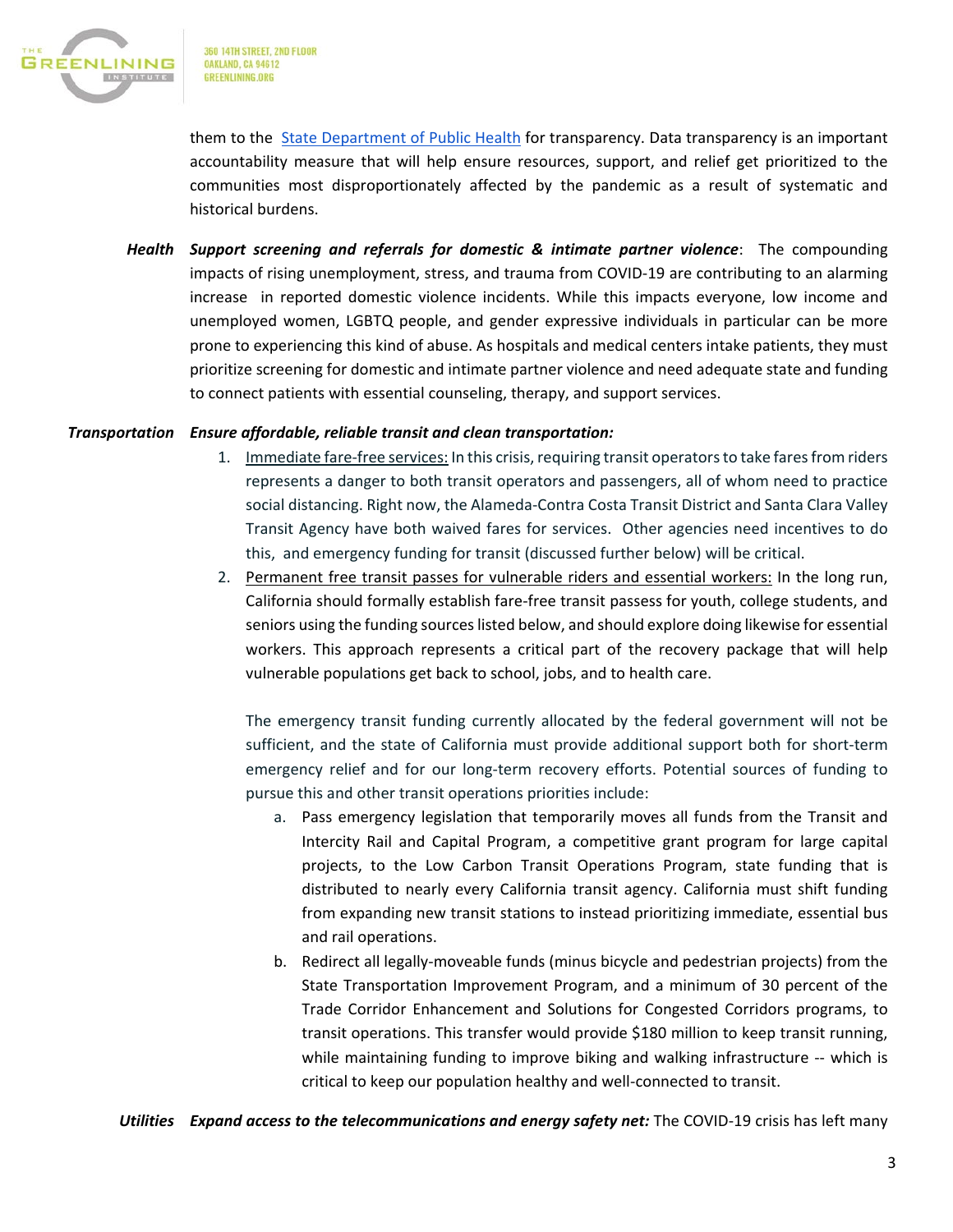

families unable to pay utility bills.Low-income programs like LifeLine (which provides low-income households with discounted communications services) and CARE/ESAP (which provide low-income households with discounted energy services and free weatherization) form an essential part of the safety net for Californians who have lost their jobs or cannot afford to keep connected to these services. However, current income eligibility thresholds exclude too many Californians who have been severely affected by COVID-19. California must ease our communities' burden of paying for critical utility services. It must ensure that its low-income utility programs include all people and their households who have been impacted by the pandemic by immediately modifying low-income utility programs' eligibility requirements.

- *Utilities Prohibit utility disconnections for a period of at least one year:* California must ensure the health and safety of families impacted by COVID-19 by prohibiting utility shutoffs for at least one year beyond the end date of the state of emergency. The state should confirm that electric and gas utilities have reconnected any customers who were previously disconnected for nonpayment. These shutoff prohibitions should extend and apply to all public and private utilities and service providers beyond CPUC-regulated providers, including communications, electric, gas, and water municipal corporations, municipal utility districts, and public utility districts. This suspension of shutoffs and restoration of services should remain in place for at least a one-year recovery period beyond the end date of the state of emergency to allow families to recover financially from unemployment and other economic impacts.
- *Utilities Improve utility affordability:* The temporary prohibition of utility disconnections does not guarantee uninterrupted delivery of utility services to impacted residential customers who cannot afford to pay their bills. California must ensure that households experiencing financial hardships continue to have access to utility services by doing the following:
	- 1) Eliminate utility debt accrued during the crisis.
	- 2) Expand bill payment assistance, set up arrearage forgiveness, and create flexible, long-term payment plans to reduce utility cost burdens.
	- 3) Suspend all late fees and penalties due to non-payment of bills.
	- 4) Suspend all debt collection.
	- 5) Create special utility rates to ease cost burdens for income-qualified customers.
- *Utilities Exclude cost recovery for customer protections from being passed on to ratepayers:* The state must ensure that costs incurred by utilities from implementing customer protections in response to COVID-19 are not passed on to ratepayers. Any cost recovery that increases utility bills would further exacerbate our communities' hardship.
- *Energy Improve the health and safety of California's existing buildings:* California must scale up its support for low-income weatherization and energy efficiency. Decarbonizing (discussed in more detail below) and making our existing building stock energy efficient locks in public health and safety for residents and businesses, lowers consumer risk from high gas prices in the future, and supports recovery of the local workforce and economy. California must structure energy efficiency and building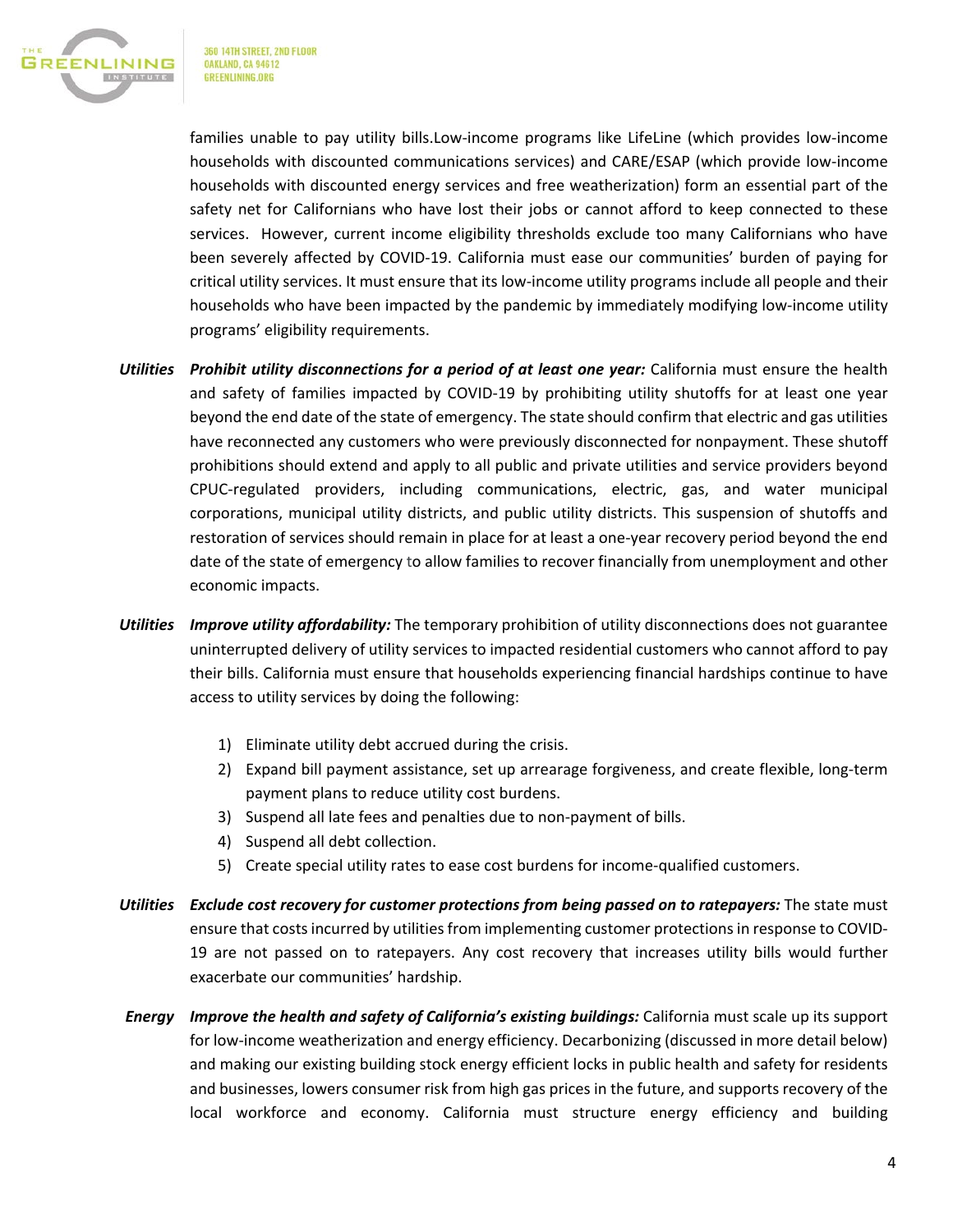

360 14TH STREET, 2ND FLOOR **OAKLAND, CA 94612 GREENLINING.ORG** 

decarbonization funding to start with low- and moderate-income residents, affordable housing, small businesses, and buildings that provide services for impacted communities.

- *Nonprofits Create a \$100 million community nonprofit grant fund:* Small, diverse nonprofits are the first place that low-income, vulnerable communities turn to for support during a crisis. For those small nonprofits with budgets at or below \$2 million, Greenlining urges the state of California to create a grant or forgivable loan fund that subsidizes their operating expenses for the next 18 months. These organizations are all incurring increased costs as the communities they serve grapple with COVID-19 and turn to them for support. While federal assistance will enable some of these organizations to maintain staff at their current level, we urge the governor and legislature to maximize the invaluable resource these nonprofits represent for low-income communities and communities of color throughout the state.
- *Nonprofits Increase speed and allow flexibility in budget reimbursements:* For nonprofits with government contracts, Greenlining recommends the state allow an expedited or automatic approval process for budget modifications that do not increase the contract total in order to help these organizations cope with rapidly changing conditions. This flexibility will enable nonprofits to move budget-line items associated with existing contracts to new priorities such as the cost of disinfecting facilities. Further, we urge you to direct your department heads to maximize the speed at which they reimburse the county agencies if they agree that they, in turn, will increase the speed of their payments to nonprofit service providers. This includes advance payment of the full grant amount. Many nonprofit service providers are dependent on government contracts that tie their funding to the number of families served. Greenlining requests that the administration ensure any nonprofit with a budget at or below \$2 million and a current contract with the state be pre-paid the remainder of their projected annual contract amount. Pre-paying these front-line nonprofits will allow them to continue serving the communities and families that need their help the most.
- *Nonprofits Create a tax credit to maximize philanthropy to small organizations:* California should create a tax credit that leverages philanthropy to nonprofits. Greenlining urges prompt legislation to ensure that small nonprofits can stretch donations as far as possible.
- *Small business Make \$100 million available for mom-and-pop businesses left out of the federal recovery aid:* California should provide \$100 million to local community development financial institutions that operate in low-income communities and communities of color to 1) put more boots on the ground as the federal fund application rolls out and 2) make available forgivable loans to businesses with under 10 employees who are unable to access federal funds. This will be essential for ethnic small businesses that do not qualify for the current Paycheck Protection Program.
- *Small business Create a commercial rent tax credit for restaurants and non-grocery store businesses:* The current shelter-in-place directives are essential to protect our communities' health, but they leave many small businesses, especially restaurants, paying rent for space that is illegal for them to operate. Greenlining recommends the creation of a commercial rent tax credit to offset 100 percent of the rent incurred by small, vulnerable businesses over the next six months and then some portion after that for the next 12 months. This program could build on the infrastructure of California's sophisticated Low-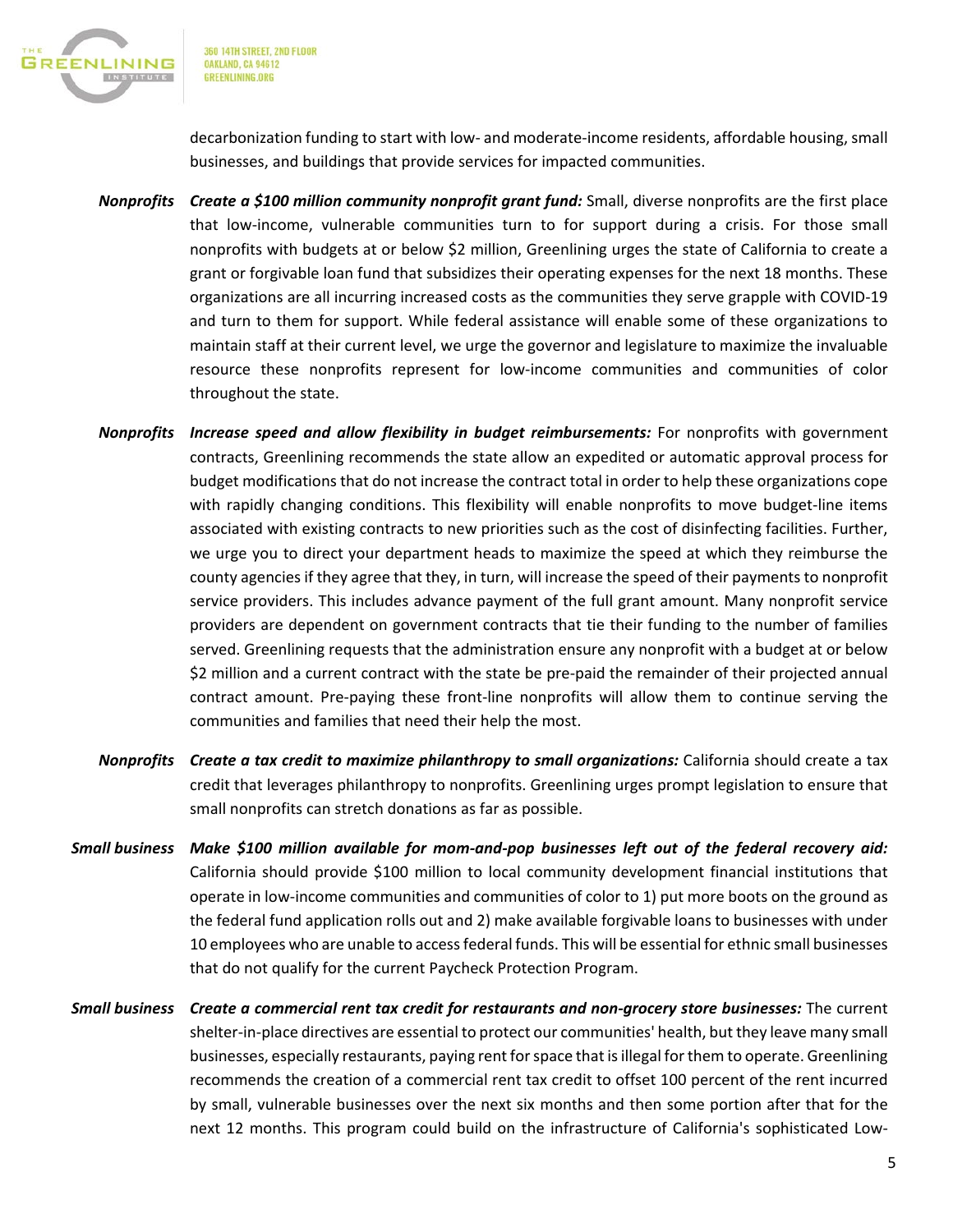

360 14TH STREET, 2ND FLOOR **OAKLAND, CA 94612 GREENLINING ORG** 

Income Housing Tax Credit allocation program and staff, which are already in the businesses of subsidizing real estate to support vulnerable communities.

- *Small business Waive payroll taxes and annual LLC fees for small businesses:* Small business income has plummeted but fixed operating expenses, such as rent and other costs, have remained static. Greenlining recommends an extension of the existing payroll tax waiver for an additional six months next filing season. We also recommend that the state legislature move forward with the LLC fee waiver that is currently in the governor's latest budget proposal. This waiver will allow entrepreneurs to protect their assets during this challenging time when, unfortunately, many of them could lose everything.
- *Small business Use diverse media outlets to reach vulnerable communities:* Media owned by and serving people of color will be the best at connecting with hard-to-reach populations, especially non-English speaking communities and communities that do not have access to broadband, that are often underserved by the mainstream media. Greenlining urges the state to prioritize contracting with diverse media outlets, especially as state agencies share essential updates and public health information about the impact of COVID-19.
	- *Housing Provide assistance to homeowners and renters through rent forgiveness and mortgage suspension:*  To the maximum extent possible, the state should work with financial institutions to continue suspending mortgage payments for homeowners and landlords, and pursue options to forgive rent obligations for the duration of the crisis, including a recovery period after the state of emergency is lifted. Economic relief and displacement protections should not be limited to property owners – the state must also prioritize rent forgiveness for tenants who are at grave risk of losing their homes . In addition to the suspension of mortgage payments, the impacts of rent forgiveness may also be offset in some cases by emergency financial assistance predicated on the landlord's compliance with all health, safety, and habitability laws.
	- *Housing Prioritize homeless and supportive housing production:* Require that municipal inspectors supporting the production of housing for the homeless and supportive housing who can do that work without abridging safety rules do so, setting up remote systems or social distancing or provide assistance to establish electronic submission and issuance of building permits, plan checks and site inspections as the need arises.
	- *Housing Emergency Rental Assistance:* Utilize the robust affordable housing financing structure in California to subsidize the rent of families at or below 60 percent of AMI. Specifically, direct CTCAC and CDLAC to convert a portion of state tax credit financing into voucher subsidies, similar to HUD's Section 8 program. If that does not prove feasible, owners of naturally occurring affordable housing should be allowed to participate in a large scale portfolio program that subsidizes rent in their units for 15 years in return for a commitment to deep rent regulation and affordability.
	- *Housing Support the financing of new construction and rehabilitation of existing affordable housing:* State housing tax credits represent a flexible source of capital to ensure that affordable housing for lowincome families continues when it is needed most. CTCAC should be directed to set a price per credit that accounts for a drop in capital due to the COVID-19 recession.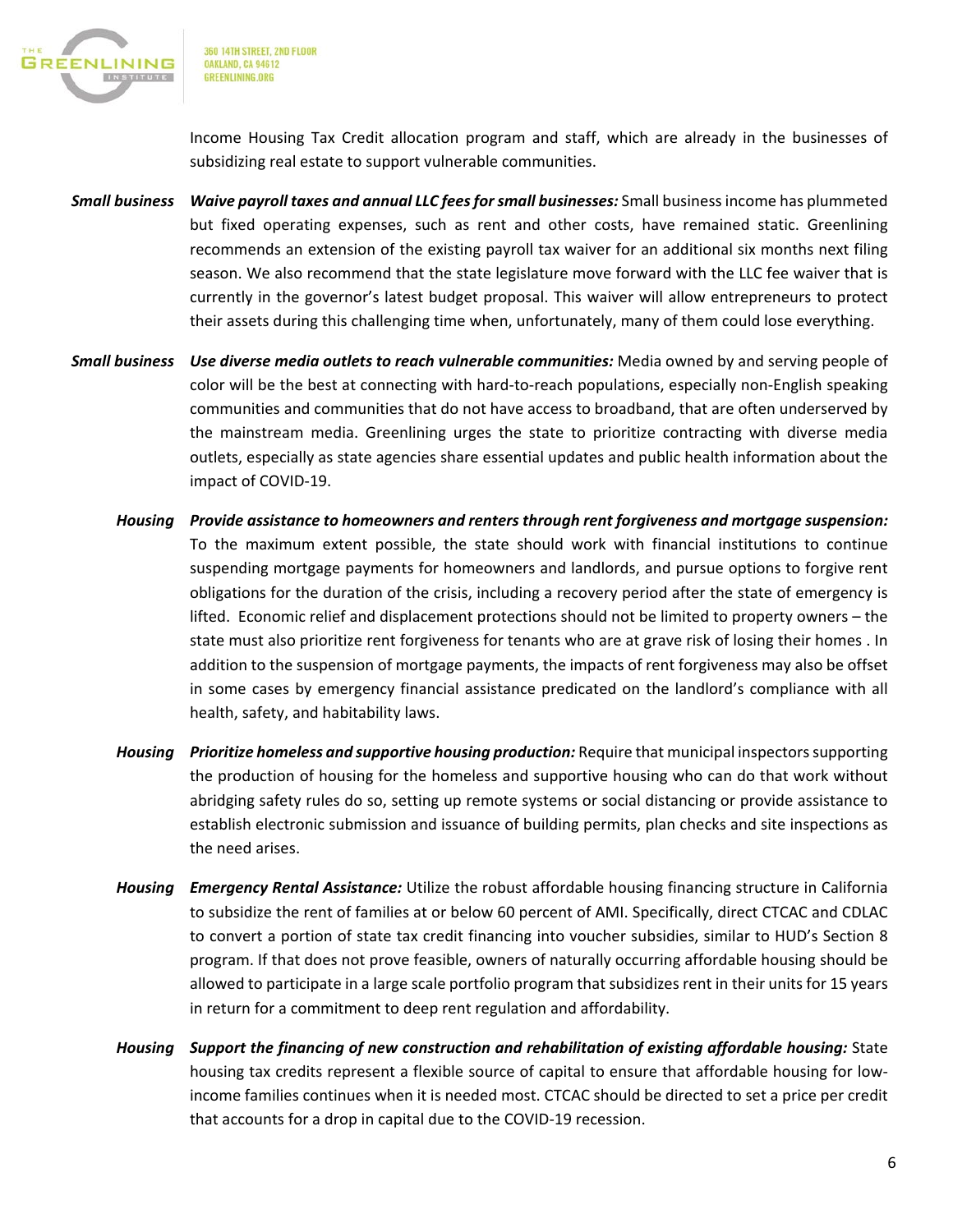

# **2. DELIVER PROSPERITY AND OPPORTUNITY**

*Policy Category Request*

*Health / Small Business* increase their spending to buy emergency equipment, supplies, and to support routine organizational *Encourage hospital contracts and procurement with diverse businesses:* As large health systems functions such as legal, janitorial, communications, and food services, they should prioritize contracts and procurement with minority-, women-, veteran-, and LGBTQ-owned businesses to support and protect local businesses from the economic downturn. Implementation of AB 962 (Burke) represents a first step towards hospital transparency and accountability in supplier diversity, but we need action immediately. Hospitals should move swiftly to support diverse businesses, and state officials should encourage them to do so.

*Supplier The state should use supplier diversity and contracting broadly as tools for economic growth: Diversity* Greenlining encourages the administration to direct the procurement staff of each state department to submit a plan within the next 90 days outlining how they will creatively reach diverse small businesses for their contracting needs. An agency like CalTrans, with its more than \$23 billion budget, could save thousands of businesses that are currently struggling.

- *Jobs Establish a California full employment program:* Guaranteeing employment to all state residents willing to work must be a priority for our state government. Over four million Californians are already out of work and may be soon joined by many more. At the same time we will need a robust workforce for the near-term COVID-19 recovery and to address our country's longstanding history of policydriven inequity. Californians looking to get back to work can do so by meeting community-identified needs in the public and nonprofit sectors to take up any slack in private for-profit sector employment. These will include jobs in infrastructure construction, upgrades and maintenance, health care, clean manufacturing, and public services (education, youth programs, child care, senior care, etc.).
- *Jobs Deploy the massive purchasing power of the state government to create markets for Californiamade products:* The state government spends millions of dollars each year to purchase goods and services. We should require whenever possible that the government purchase California-made products, and that it use large state procurement commitments as a tool to create demand for new California-made sustainable goods and to develop particular domestic clean energy industries,highspeed broadband, and universal health care. To guarantee that California purchasing power results in family-sustaining jobs, we should require all procurement to include the following requirements:
	- 1. Pay all employees at least \$15 per hour;
	- 2. Guarantee employees at least 12 weeks of paid family and medical leave;
	- 3. Maintain fair scheduling practices;
	- 4. Ensure that employees may exercise collective bargaining rights, such as by posting notices of collective bargaining rights and maintaining complete neutrality with regard to union organizing; and
	- 5. Employ individuals with barriers to employment and contract with minority-, women-, LGBTQ-, and veteran-owned business enterprises.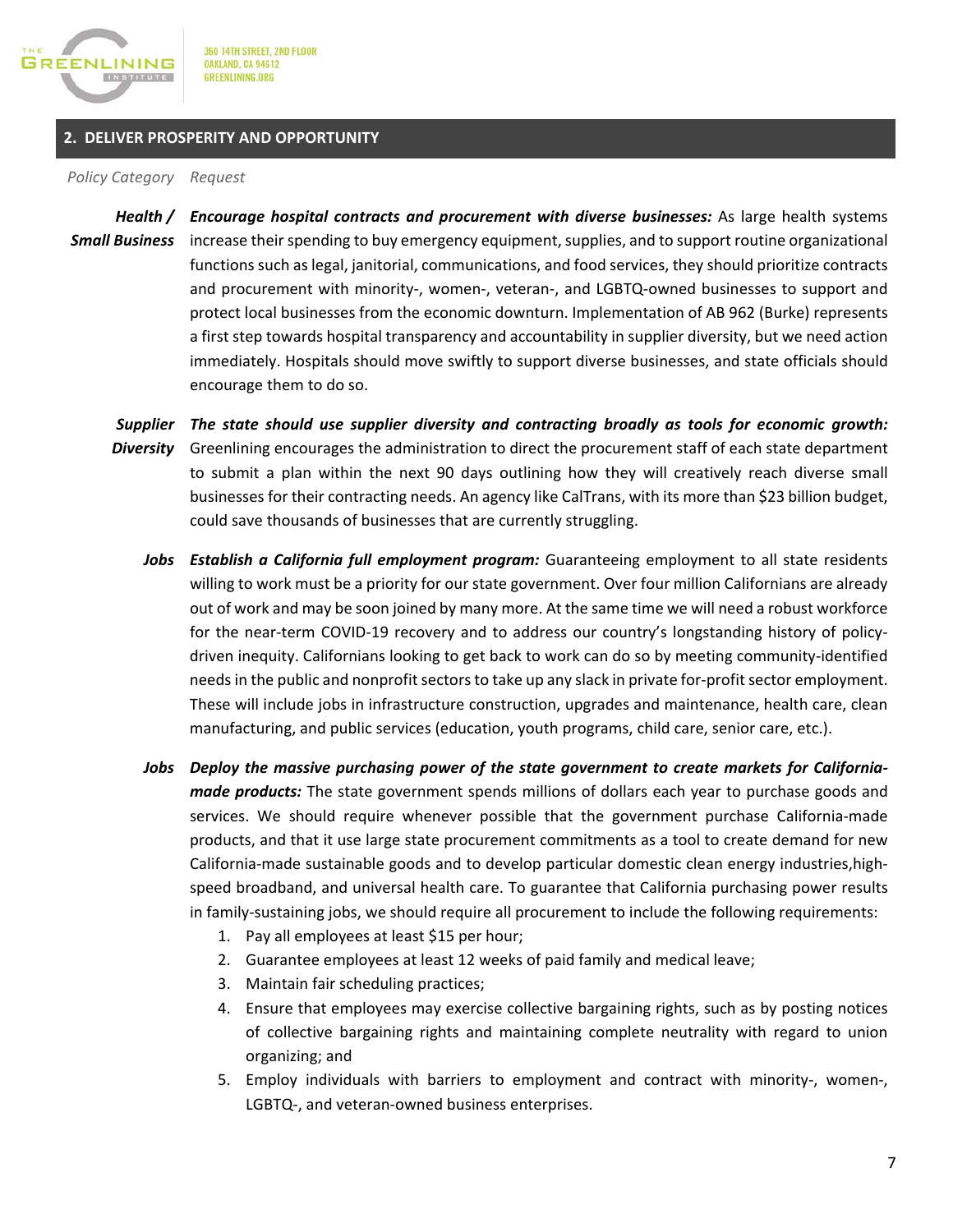

- *Jobs Expand public and employee ownership:* Leverage existing public agency spending to invest in sustainable businesses, including cooperatives and nonprofits, by providing contracts, grants and loans with an emphasis on small, locally-based companies that keep the wealth created by local labor circulating in the community rather than being drained off to enrich absentee investors.
- *Housing Ensure affordable housing production continues:* Order that existing housing entitlements for affordable housing receive a mandatory minimum 24-month extension, to prevent projects that have already completed their review from timing out due to COVID-19-related work slowdowns.
- *Green Stimulus Deploy resources to electrify all buildings and transportation:* Electrification can provide environmental and social justice communities access to major benefits such as cleaner air, healthier homes, good jobs and empowered workers. Electrification also grants access to affordable clean transportation and energy to reduce monthly energy bills, while helping the state meet its climate goals, including a net-zero carbon economy and 100 percent clean electricity by 2045. While electrification has promising benefits for residents and for the state, the rollout of policies at both the local and state level must be undertaken equitably. Decision makers must ensure that environmental and social justice communities are supported to transition to all-electric homes and transportation. See below for a more detailed discussion of building electrification.

# **3. BUILD LONG TERM RESILIENCE**

## *Policy Category Request*

- *Health Invest in health workforce diversity initiatives***:** We are experiencing a health workforce shortage crisis. In particular, there are not enough medical providers of color to reflect the racial, ethnic, linguistic, and cultural diversity of our state. To provide meaningful employment and quality culturally competent care, California must continue to invest in health career pathway training, educational loan forgiveness, and financial assistance programs for aspiring health professionals and students from underrepresented backgrounds. As our state moves quickly to hire COVID-19 testers and contact tracers to respond to emerging needs of a new public health workforce, it is imperative that people of color are trained and hired as community health workers and that these jobs transition into long term meaningful employment opportunities.
- Support for Support California's undocumented workers: The safety and well-being of all Californians through *Workers* the COVID-19 pandemic depends on a strong safety net that allows all of us to shelter in place while it is necessary to do so. However, even while expanding the amount, duration, and accessibility of unemployment insurance, the federal government has chosen to continue to exclude undocumented workers – essential workers who make up the backbone of California's shared prosperity -- from this assistance. We support the proposal from Assemblymember Ash Kalra and 13 other legislators for creation of a temporary, partial income replacement program for excluded workers who are not eligible for unemployment insurance and who are unemployed or underemployed as a direct result of the COVID-19 pandemic. While this is far less help than what other workers are currently eligible for, we believe it will provide a base level of support towards ensuring that undocumented and mixed status families can survive this pandemic and rebuild their lives.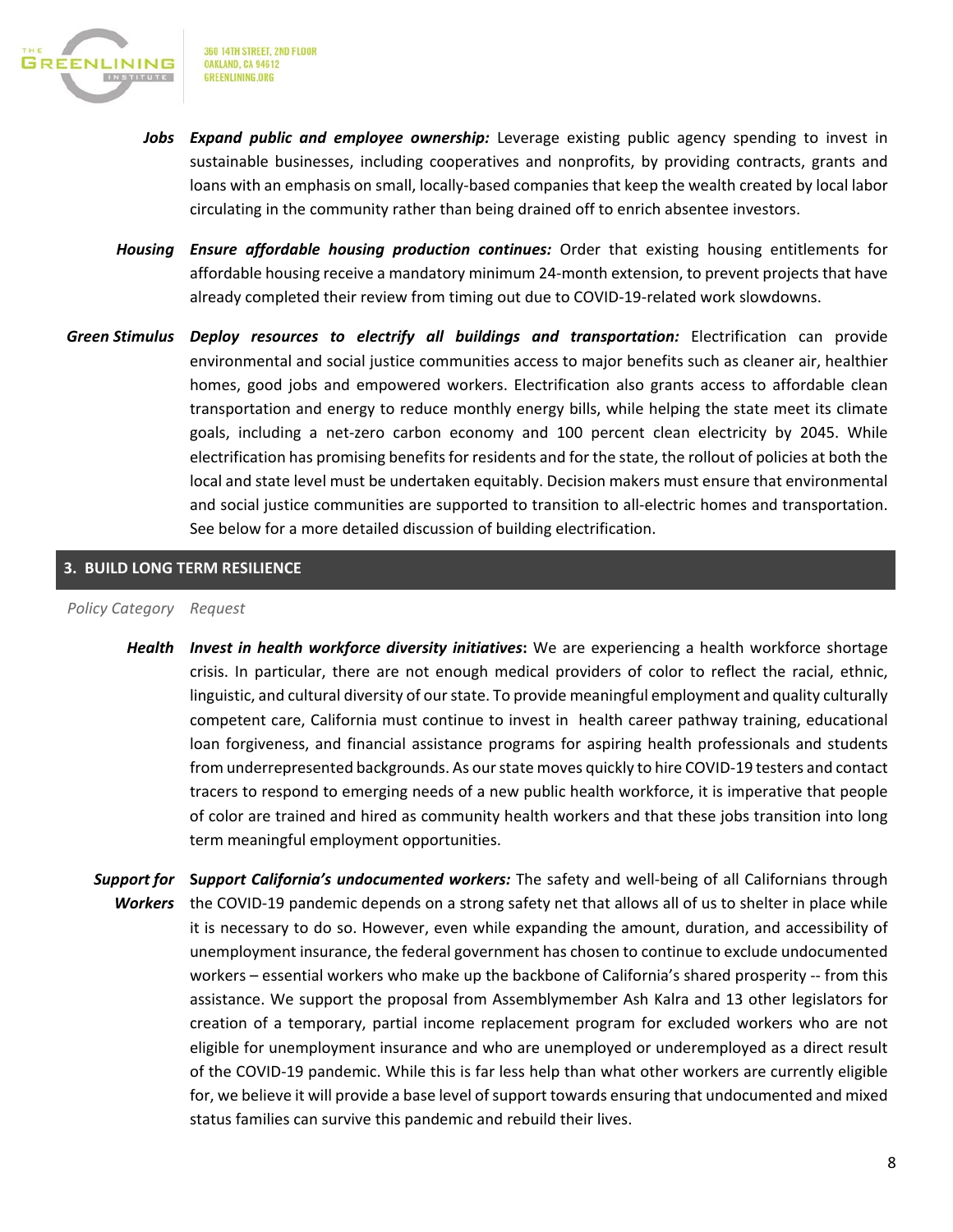

360 14TH STREET, 2ND FLOOR **OAKLAND, CA 94612 GREENLINING.ORG** 

the bond proposal must:

# *Climate & Collaborate with priority communities to develop and pass legislation to pursue a no less than \$10 Community billion bond measure to help the state recover from COVID-19 and build long-term resilience to Resilience climate change:* To advance equity and address the unique needs of the most vulnerable in our state

- 1. Secure adequate climate resilience funding for projects providing direct and meaningful benefits to priority communities (see below);
- 2. Create a process to define "vulnerable populations" in the context of climate adaptation (see more below);
- 3. Include procedural equity provisions to ensure robust and meaningful community engagement, particularly from priority populations;
- 4. Provide funding for capacity building and technical assistance;
- 5. Include strong anti-displacement provisions and other protections for renters, businesses, cultural institutions, and neighborhood-serving facilities;
- 6. Connect workforce training opportunities to jobs created by the bond funding, while prioritizing low-income residents with employment barriers.

*Climate & Invest bond funding in programs that deliver meaningful community benefits:* In the wake of COVID-Community 19, continued investment in existing programs that we know reduce poverty and pollution, advance Resilience economic opportunity, and build community resilience must drive bond investments. Sector-specific investments must meet a triple bottom line of creating genuine economic stimulus, meeting community climate resiliency needs, and centering equity. We recommend supporting the Low-Income Weatherization Program, Transformative Climate Communities, and Urban and Community Forestry as foundational programs that meet these criteria and are appropriate for bond investments. We also recommend funding new approaches that build community resilience such as community resilience centers, healthy homes, and distributed energy systems.

*Climate Identify climate-vulnerable populations through an integrated mapping platform:* California Resilience currently lacks a way to identify communities most vulnerable to climate change and crises in general. California needs a tool to help prepare for emergencies and proactively prepare communities. The development of a climate vulnerability mapping platform integrating scientific projections, socioeconomic factors, and adaptive capacity factors would lay the groundwork needed to protect California's most vulnerable populations from climate disasters so that policymakers can see the full picture and prioritize decision-making accordingly. This effort could integrate information derived from vulnerability assessments of critical infrastructure and public services, focusing on their capacity to withstand changing climate conditions (e.g. electric grid, broadband, and water infrastructure).

*Environment Strengthen standards that protect the public health, safety and welfare:* Some of the state's biggest industries are using this public health emergency as an excuse to weaken public health protections. Weakening or delaying needed, health-based standards would damage both our economy and our health. Smart regulatory standards drive innovation and save lives and money. While the Trump administration continues, even during this crisis, to roll back sensible standards at the behest of polluters, California must stand firm in defense of public health. State government and agencies must provide strong leadership at this time and not allow industry or local regulators to backslide on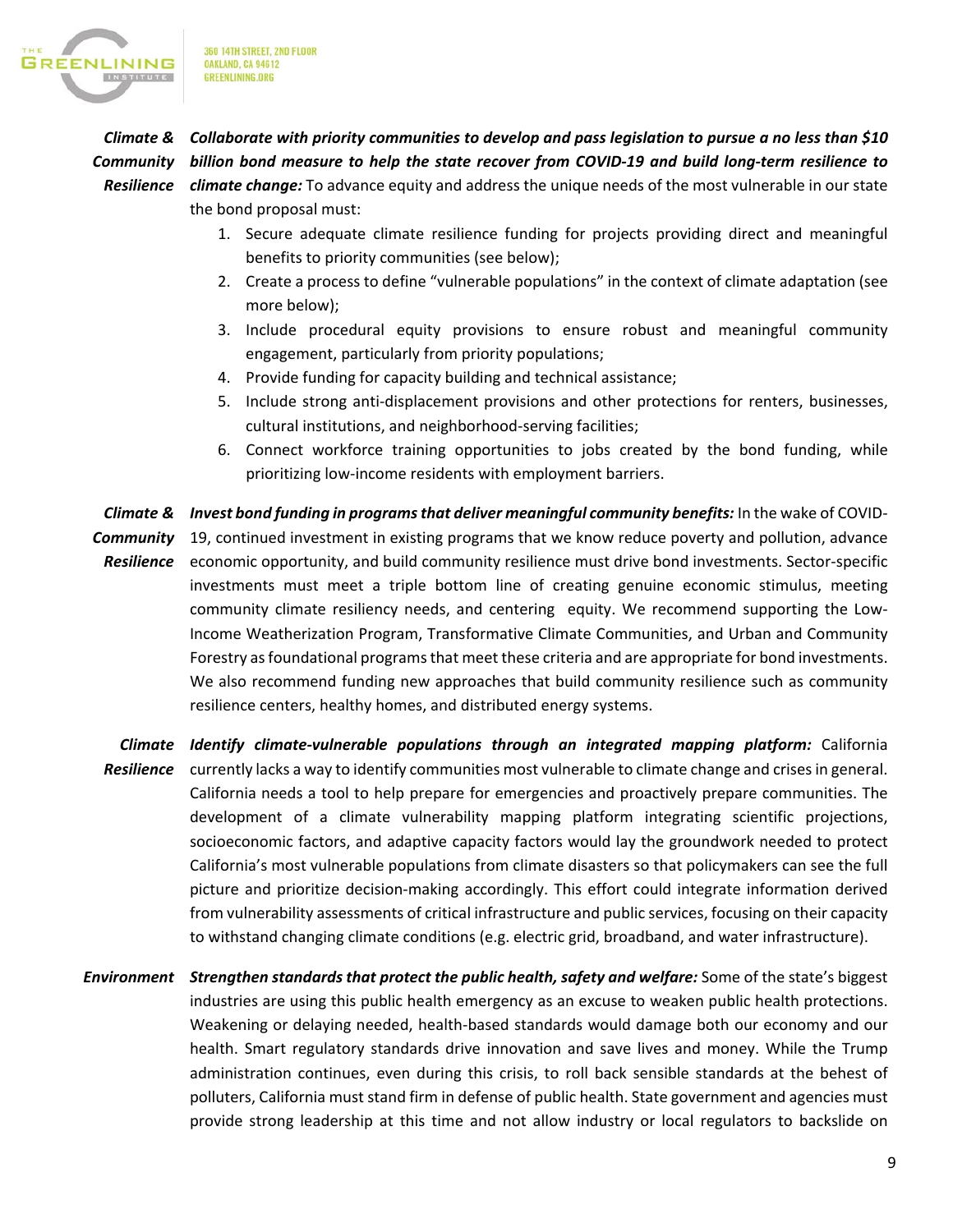

360 14TH STREET, 2ND FLOOR **OAKLAND, CA 94612 GREENLINING.ORG** 

science-based solutions that provide measurable health, environmental and economic benefits.

*Telecomm Build a statewide all-fiber infrastructure:* Many California households depend on outdated *Resilience*  technologies for internet access -- making it difficult or impossible to use increasingly important technologies such as videoconferencing. This infrastructure investment would not only help bridge the digital divide, but also provide jobs to help soften the impact of the economic downturn. The governor has pledged \$50 million for broadband deployment in this year's budget, but there is a significant risk that those funds will be eliminated from the budget. California needs to fund significant investment in statewide broadband infrastructure upgrades and buildout to help our economy recover and give all communities a fair chance.

*Resilient Decarbonize our built environment by putting the needs of frontline communities first:*. Decarbonizatin Decarbonizing or getting rid of fossil fuels from CA's buildings means more than just upgrading the technology that allows people to access and use clean energy. Decarbonization means cleaning up the air that we breathe, improving the safety of our families, and increasing the amount of money left in our pockets. California should not repeat its past mistakes in funding and implementing clean energy policies that do not benefit the communities most impacted by pollution and climate change. To change this familiar but inequitable paradigm, California decision makers must prioritize decarbonization policies that result in real benefits for our communities such as housing and energy security and affordability, our residents' increased health, safety, and comfort, and quality jobs that provide family-sustaining wages and benefits. The state should consider dedicated programs to ensure prioritized communities access the health and resiliency benefits of electrification first and not last.

# **4. MAKE EQUITY REAL**

### *Policy Category Request*

- **Transparency** Ensure meaningful input and accountability from priority communities: Establish a council made *& Equity* up of leaders from priority communities that reports directly to the Governor, Senate Pro Tempore, and the Speaker of the Assembly. The council will share information on COVID-19 recovery needs in priority communities as well as concepts for community-led transformation. The council can also help ensure policy and regulatory implementation is accountable to California's commitment to equity. In addition, all community residents in the state should also be able to access and participate in public decision-making processes (e.g., remote public meetings and hearings in the legislature or at agencies) during the pandemic through strategies such as early notification, longer public comment periods, and multiple access options*.*
	- *Data-Based Repeal Proposition 209:* We also urge the legislature to move swiftly to pass ACA 5 to enable the Policy repeal of Prop. 209, which is holding back millions of dollars of economic activity and is out of step with 44 of the 50 states. The COVID-19 crisis has illuminated clear, race-specific inequities, with racial and ethnic groups that have historically been discriminated against and marginalized suffering both elevated death rates and more severe economic harm. Race-specific problems simply cannot be solved by race-neutral means.